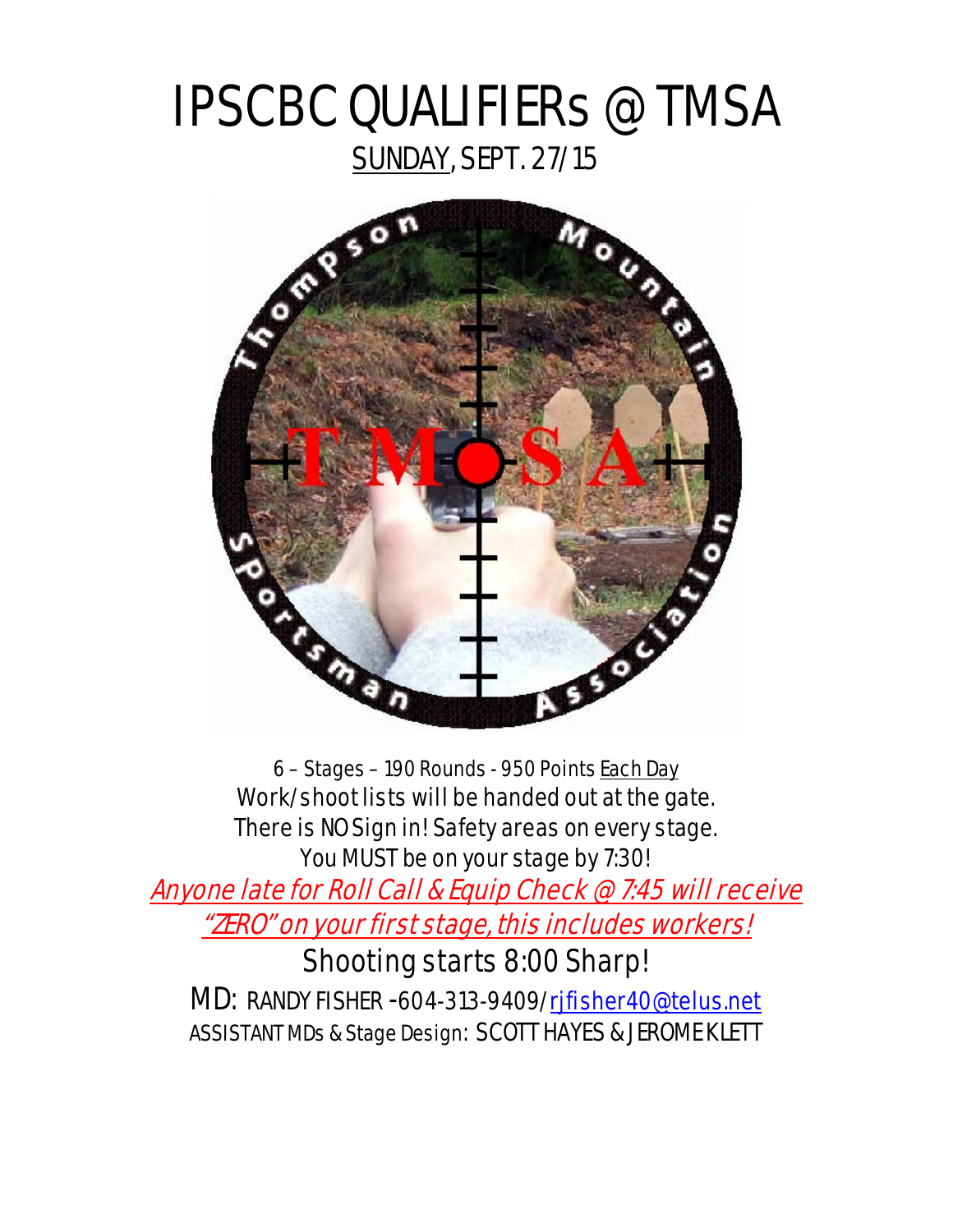#### **GENERAL NOTES AND RULES:**

- Advance registration is required.
- *Rules and penalties as per current IPSC Handgun Rule Book*
- Canadian competitors must have passed a Black Badge course.
- IPSC BC or USPSA membership required.
- As a condition of entry, competitors WILL be required to work the match. Anyone leaving without permission from RANDY FISHER will receive a Match DQ.
- Drawings are not to scale but dimensions are accurate.
- Due to range conditions, distances and actual layout may vary.
- All measurements are in METRES unless otherwise specified.
- All competitors and spectators must wear hearing and eye protection.
- It is each competitor's responsibility to be on time for their scheduled shooting times.
- Brass picking will be allowed.
- One or more Safety Areas will be designated. No ammunition is allowed in a Safety Area.
- Lunch will be PROVIDED/Included.

• No alcoholic beverages will NOT be allowed until all shooting is completed for the day and approval from Range Master & Match Director.

- Penalty metal and paper targets will be white.
- Paper targets indicating hard cover will be painted black. The painted portion will not score.
- Full targets will be approximately 1.5m to the top unless otherwise noted.
- Highest 2 rounds per paper target to score unless otherwise specified.
- Shooting starts at 8:00 a.m. sharp, competitors are to be at their designated stages no later than 7:45 am.
- This is a published match with 190 rounds, 6 stages, and 950 match points possible
- Arbitration fee is \$100.00, payable with an Arbitration Form.
- Trophies to be awarded for:
- Match Winner Open/Standard/Production/Classic
- 2nd Overall Open/Standard/Production/Classic
- 1st & 2nd A, B, C, D Open/Standard/Production/Classic
- (if 5 or more entries per Division)
- Top Unclassified Open/Standard/Production/Classic
- (if 5 or more entries per Division)

#### **These awards are tentative and are premised on entries received by August 31, 2015**

- If you have any questions, call Randy Fisher @ 604-313-9409 or e-mail [rjfisher40@telus.net](mailto:rjfisher40@telus.net)
- If you have any REGISTRATION questions email Clint clintm@shaw.ca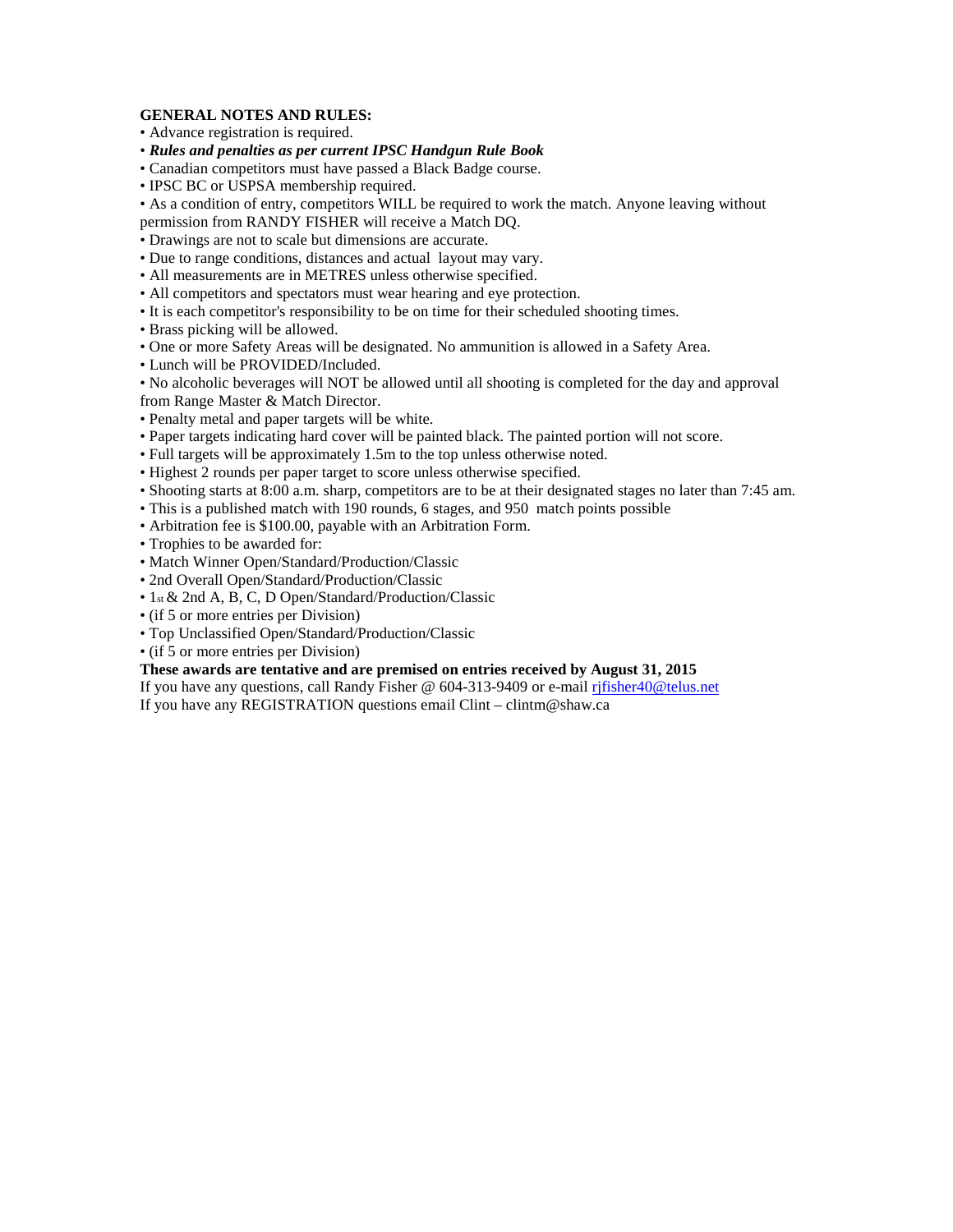Directions to TMSA Range address: 21791 Ladner Road, Pitt Meadows, BC

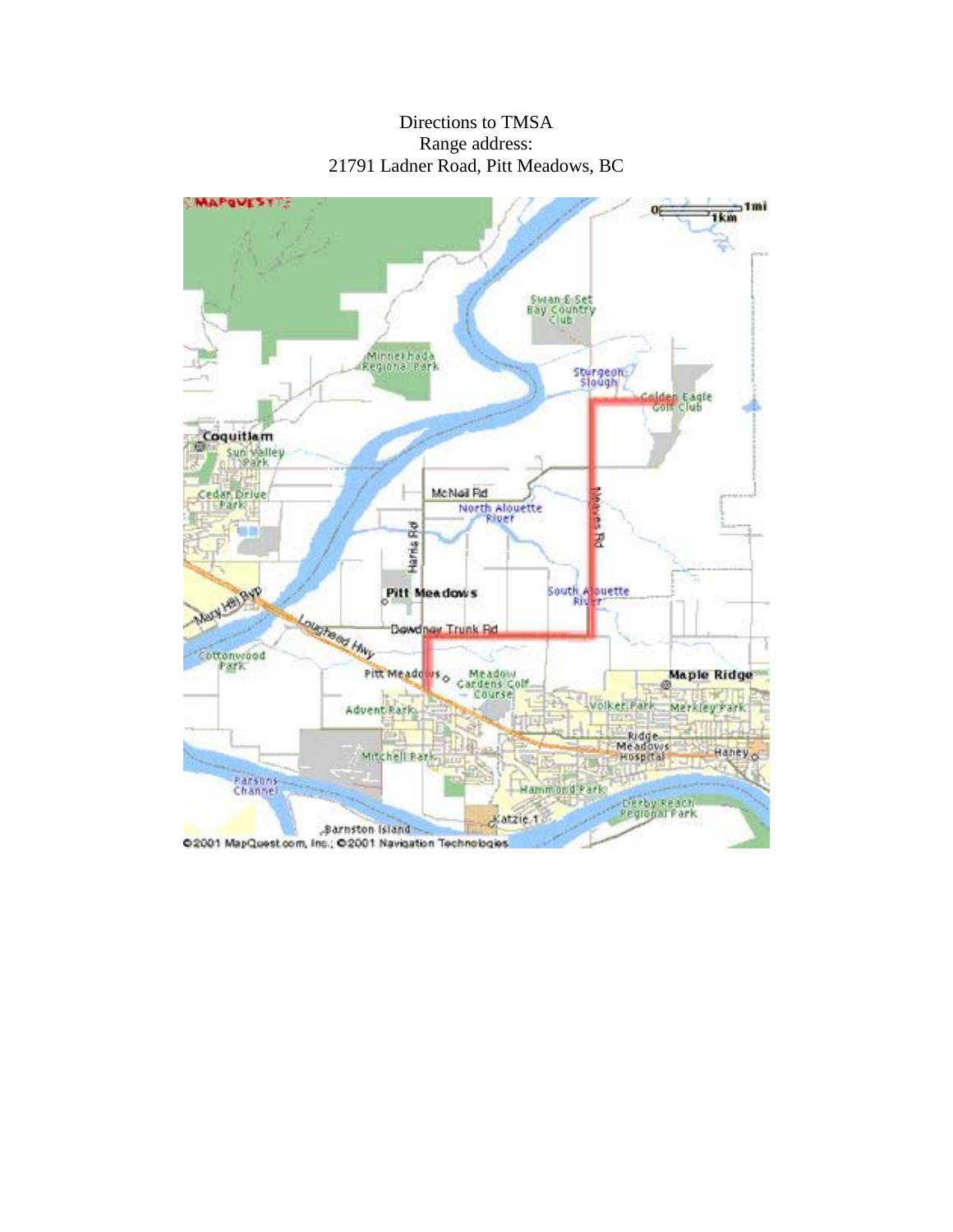### SUNDAY QUALIFIER **STAGE #1 RANGE #6 "RIGHT 40"**

**RULES:** Practical Shooting Handbook, Latest Edition **COURSE DESIGNER:** Jerome Klett Sunday, September 27/15

| <b>START POSITION:</b> Standing at A facing up-range, hands at sides and heels touching marks. Gun is Loaded &<br>holstered. |                                                                                                                                                                                                                                                                    |  |
|------------------------------------------------------------------------------------------------------------------------------|--------------------------------------------------------------------------------------------------------------------------------------------------------------------------------------------------------------------------------------------------------------------|--|
| <b>STAGE PROCEDURE</b><br>On signal engage targets in any order as visible from within<br>Area B or off raised platform.     | <b>SCORING</b><br><b>SCORING:</b> 32 rounds, 160 points<br><b>TARGETS:</b> 14 IPSC Targets, 4 IPSC poppers<br><b>SCORED HITS:</b> Best 2 per IPSC, steel down $= 1A$<br><b>START-STOP:</b> Audible - Last shot<br><b>PENALTIES:</b> Procedural. -10<br>$Miss. -10$ |  |

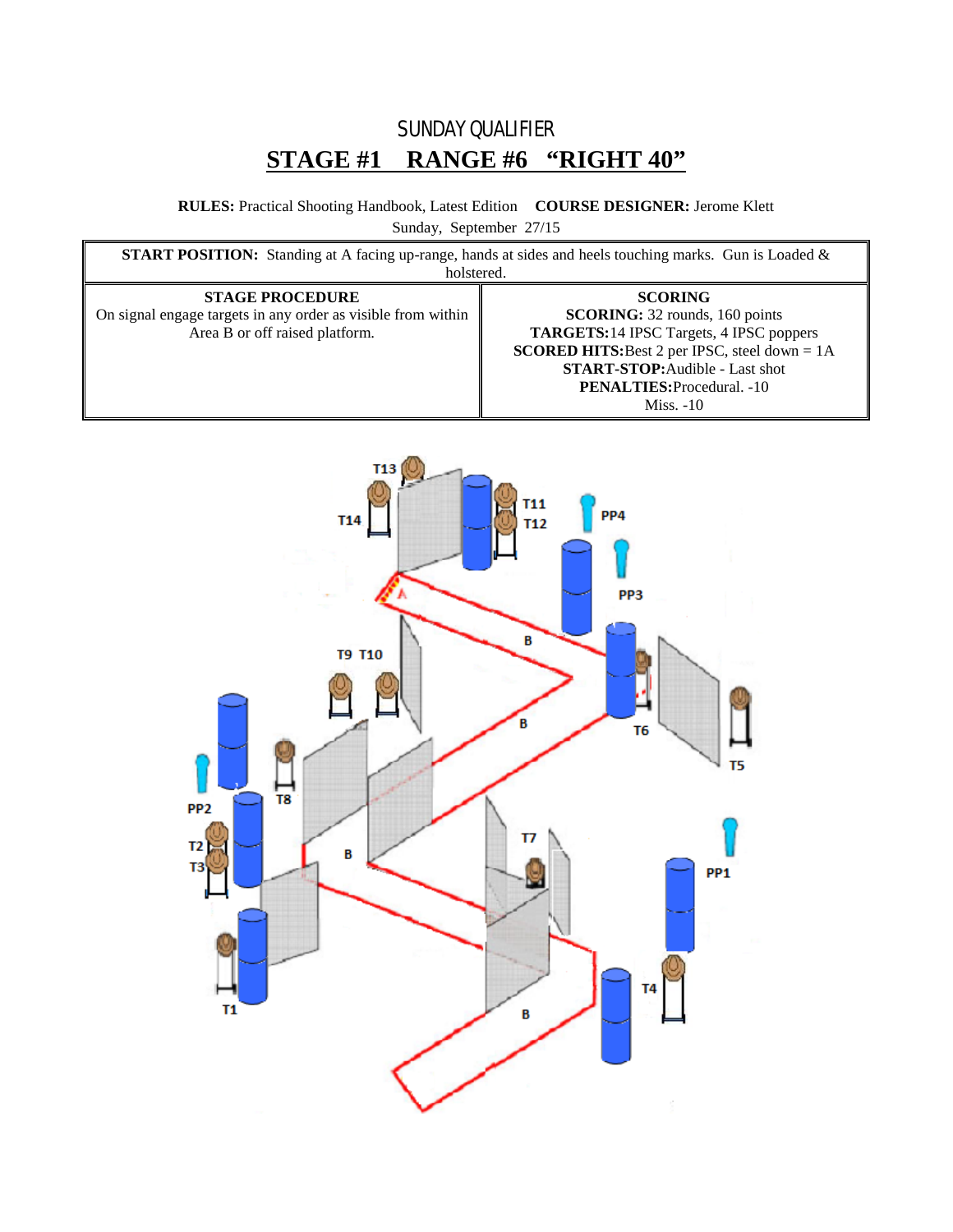## STAGE #2 RANGE #7 – "LEFT 40"

**RULES:** Practical Shooting Handbook, Latest Edition

**COURSE DESIGNER:** JEROME KLETT Sunday, Qualifier, SEPTEMBER 27/15

**START POSITION:** Standing at A facing down-range, hands at sides and heels touching marks. Gun is holstered and **unloaded**. **STAGE PROCEDURE SCORING** On signal engage targets in any order as visible **SCORING:** 32 rounds, 160 points from within Area B **TARGETS:** 14 IPSC Targets, **NOTES**: 4 IPSC poppers **SCORED HITS** Best 2 per IPSC, steel down  $= 1A$ **START-STOP:** Audible - Last shot **PENALTIES:** Procedural. -10 Miss. -10PP3  $PP21$ PP<sub>1</sub>  $T12$ PP4 T<sub>9</sub> **T11** T13 Г8 **T10** T6  $T14$ T<sub>2</sub>  $T1$ T<sub>5</sub> в T3

A

T9

T<sub>4</sub>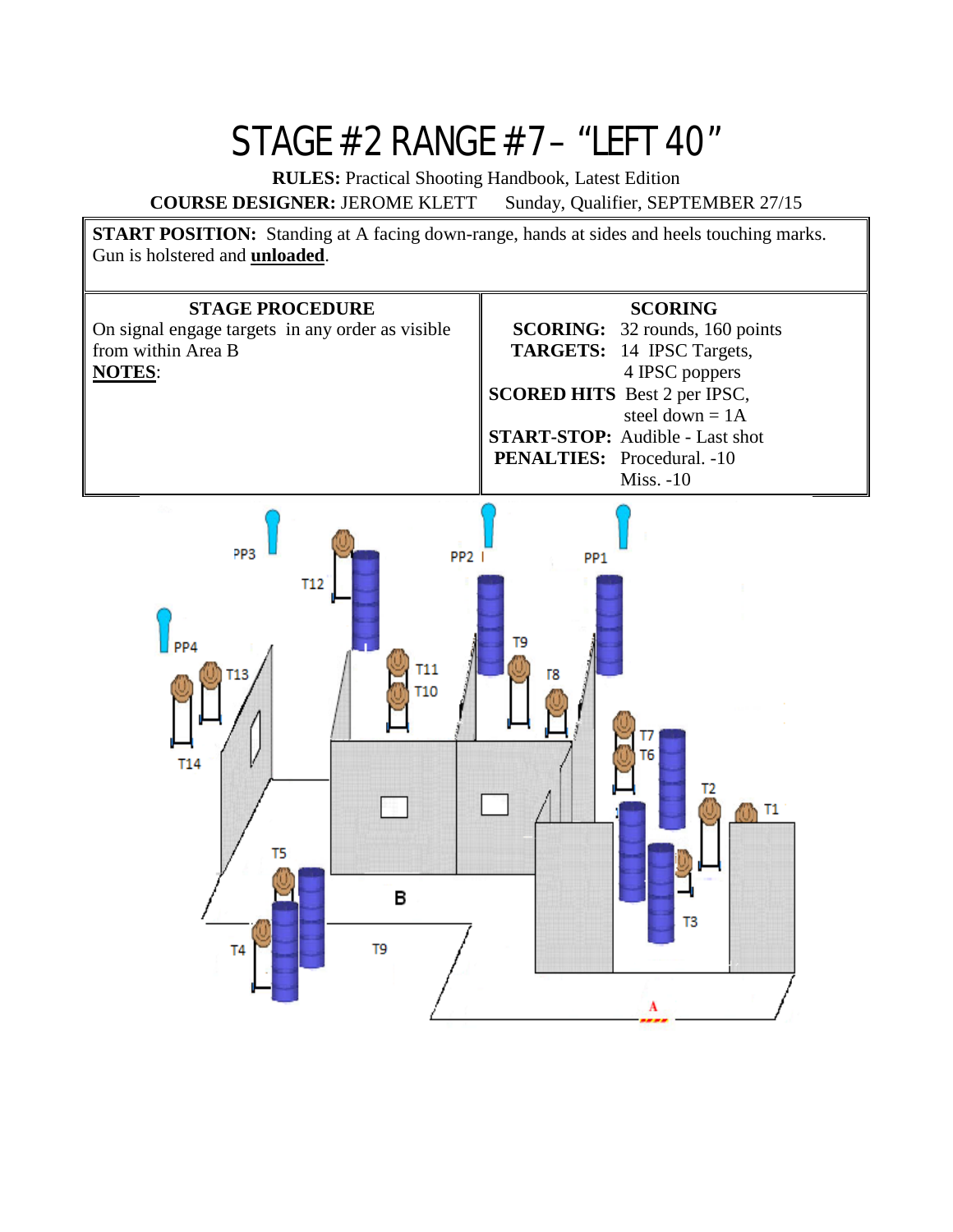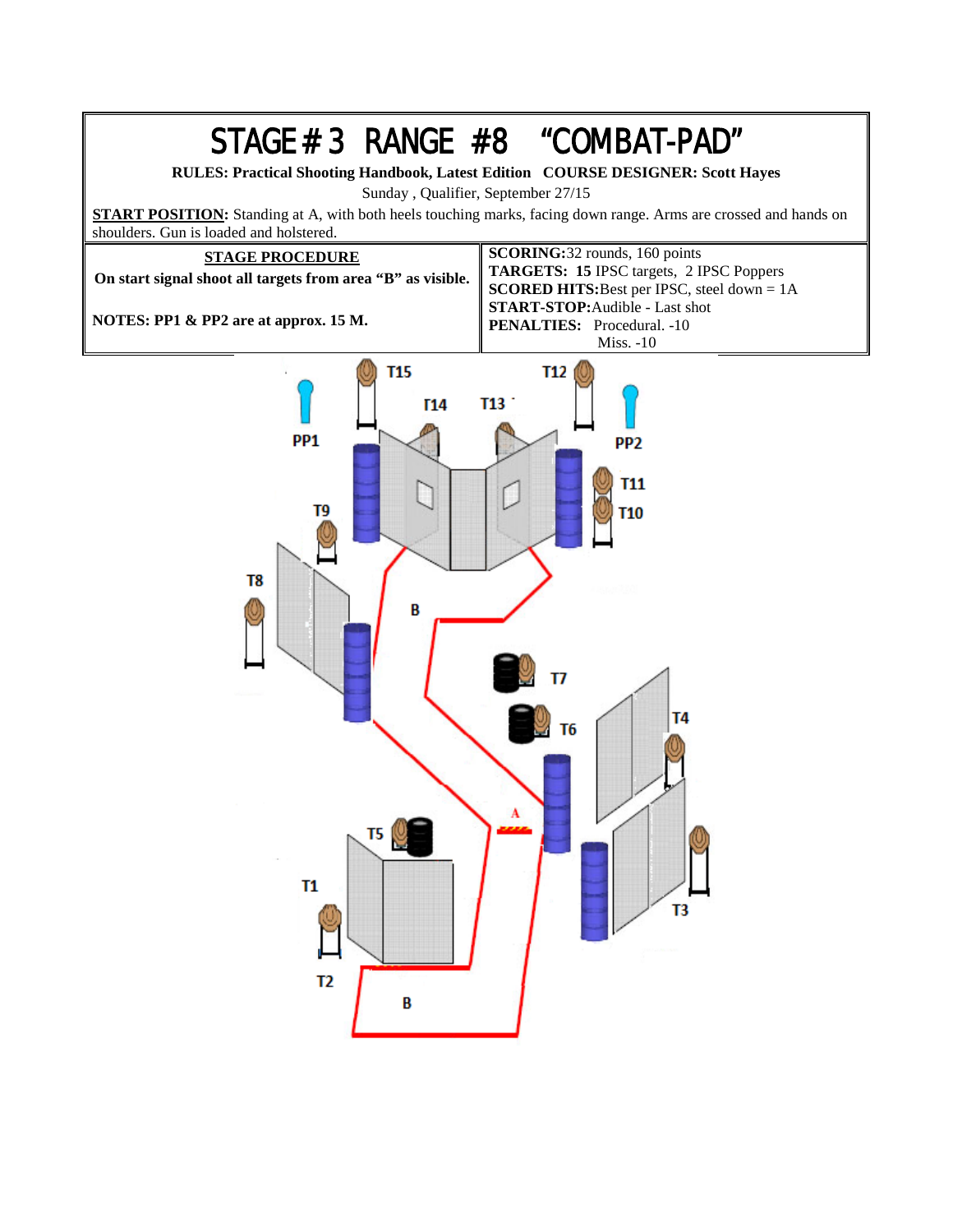### STAGE #4 - RANGE #8 - "UPPER-COMBAT PAD"

**RULES: Practical Shooting Handbook, Latest Edition COURSE DESIGNER: Jerome Klett**

**Sunday, SEPTEMBER 27/15**

**START POSITION:** Standing at either position A with hands clasped behind back, gun is loaded and holstered. Heels are touching fault line; shooter is facing down-range.

| $\parallel$ <b>SCORING:</b> 32 rounds, 160 points<br>TARGETS:14 IPSC targets, 4 IPSC Poppers<br><b>SCORED HITS:</b> Best 2 per classic, steel down = $1A$<br>START-STOP: Audible - Last shot<br><b>PENALTIES: Procedural.</b> -10<br>$Miss. -10$ |
|--------------------------------------------------------------------------------------------------------------------------------------------------------------------------------------------------------------------------------------------------|
|                                                                                                                                                                                                                                                  |
|                                                                                                                                                                                                                                                  |

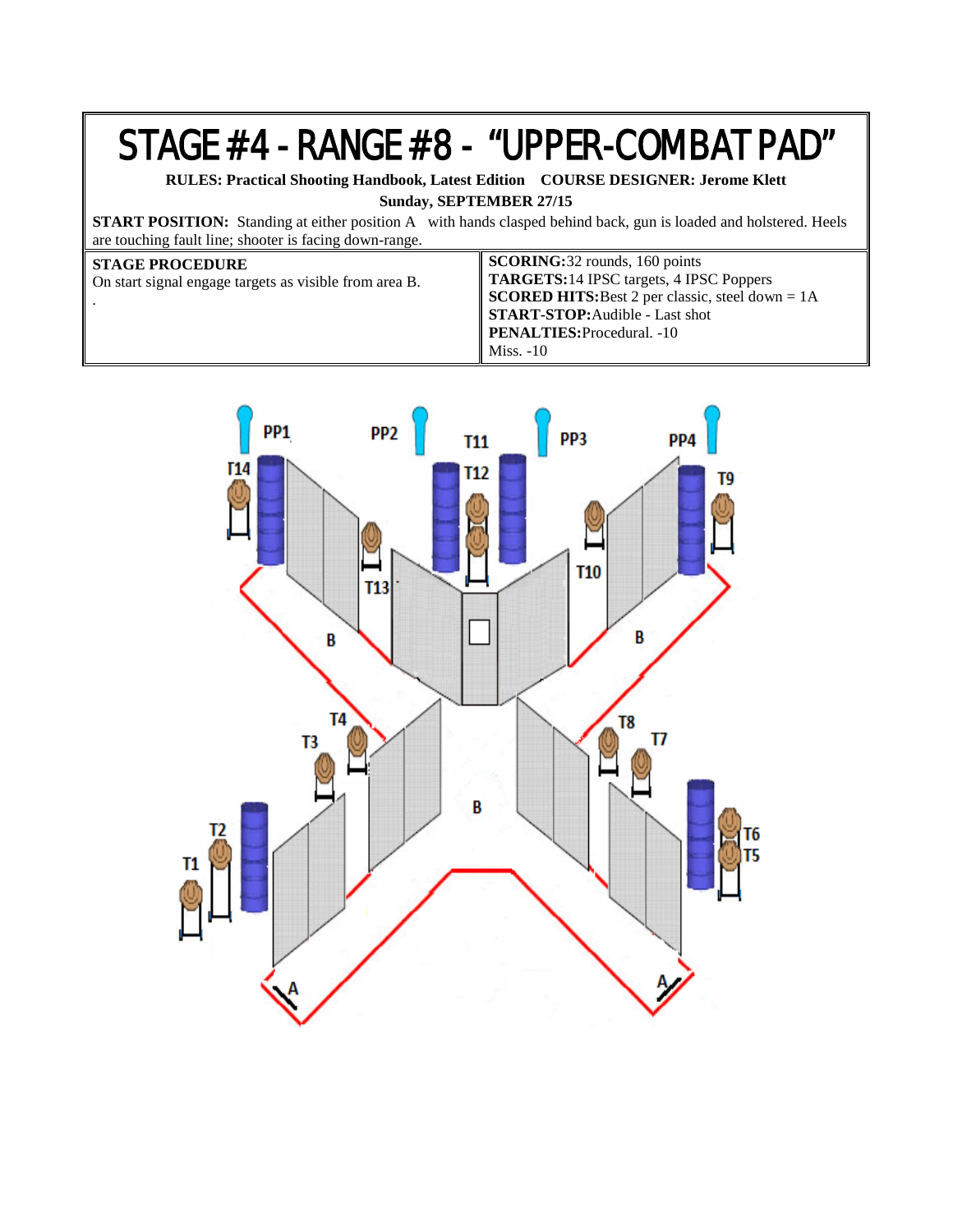## STAGE # 5 RANGE # 11 GENERATOR PAD

**RULES:** Practical Shooting Handbook, Latest Edition **COURSE DESIGNER:** SCOTT HAYES

Sunday, September 27/15

**START POSITION:** Standing at either A facing straight at wall, both heels touching marks and hands at sides. Gun is loaded and holstered.

| <b>STAGE PROCEDURE</b><br>On start signal engage targets as visible from area B.                                                          | <b>SCORING:</b><br><b>TARGETS:</b><br><b>SCORED HITS:</b><br><b>START-STOP:</b><br><b>PENALTIES:</b><br>No Shoot<br>Miss. | <b>SCORING</b><br>30 rounds, 150 points<br>14 IPSC targets, 2 IPSC poppers<br>Best 2 per IPSC, steel down = $1A$<br>Audible - Last shot<br>Procedural. -10<br>$-10$<br>$-10$ |
|-------------------------------------------------------------------------------------------------------------------------------------------|---------------------------------------------------------------------------------------------------------------------------|------------------------------------------------------------------------------------------------------------------------------------------------------------------------------|
| Notes:<br>All steel is at 15 M.T7 and T8 are Maxi Traps and<br>will incur miss penalties. PP1 ACTIVATES T7 AND PP1<br><b>ACTIVATES T8</b> |                                                                                                                           |                                                                                                                                                                              |